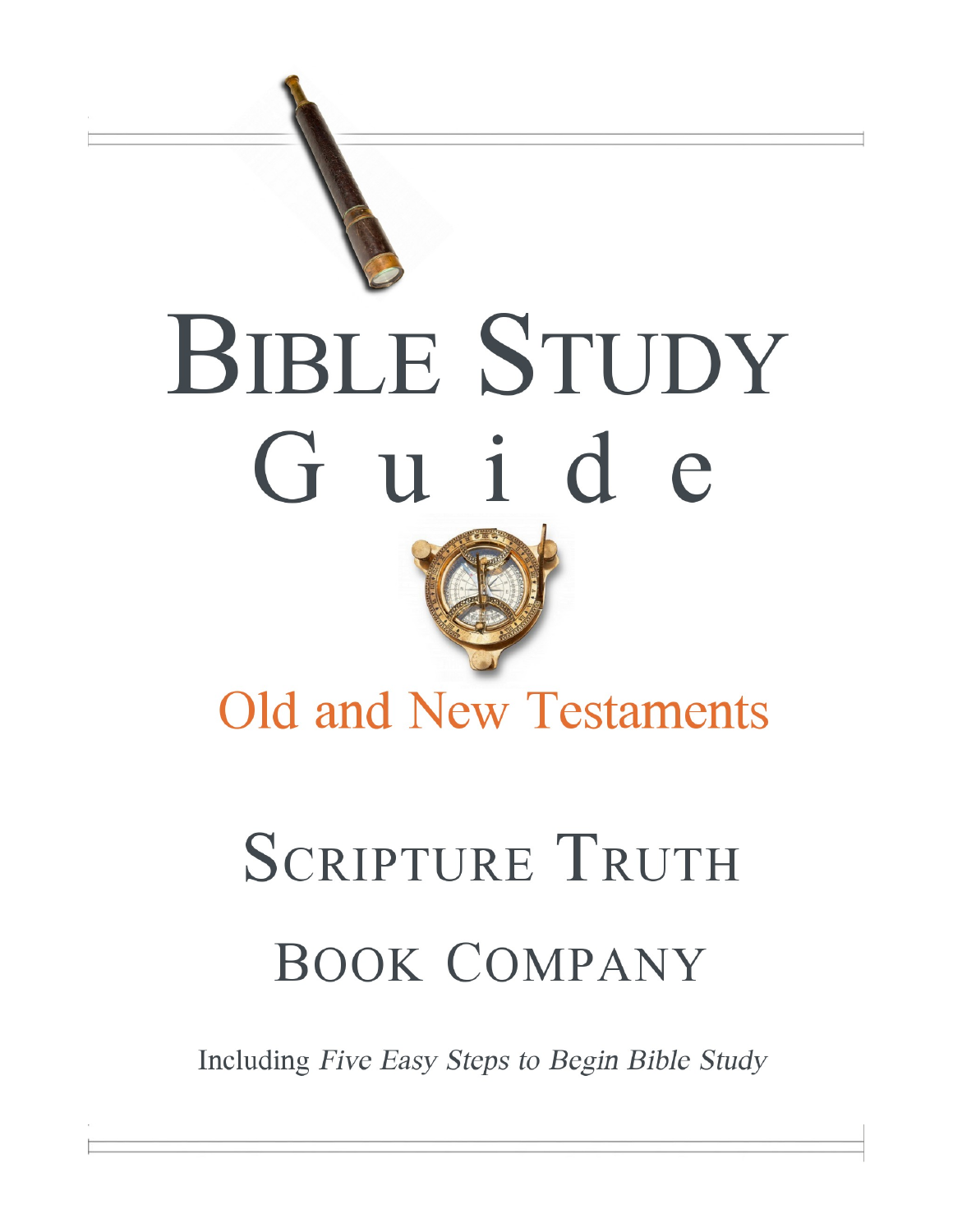# **BIBLE Study** Guide

Old and New Testaments



Scripture Truth Book Co. PO Box 339 Fincastle, Virginia 540-992-1273 www.scripturetruth.com

© Copyright, 2013 All Rights Reserved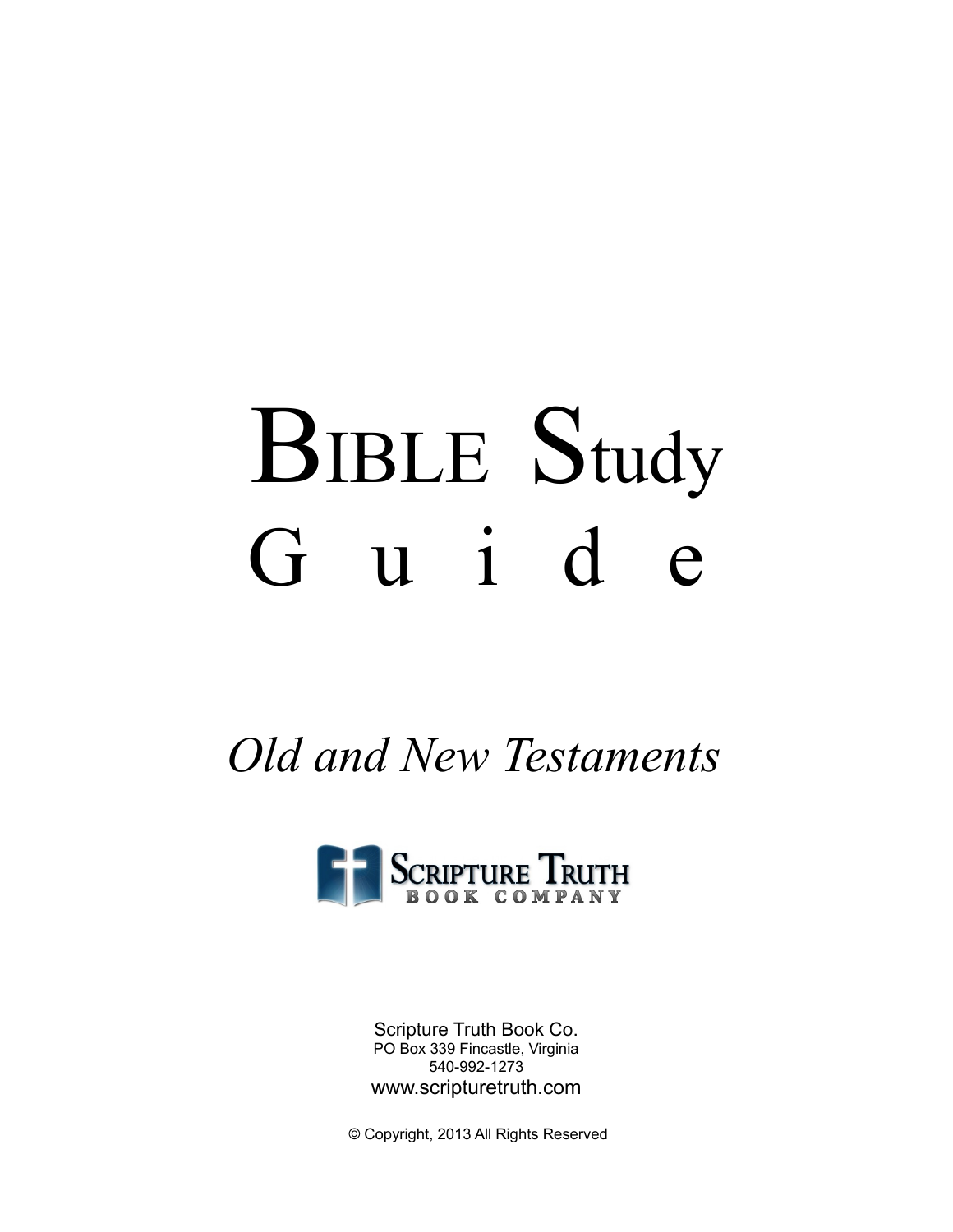### **Five Easy Steps to Begin Bible Study**

*Do you desire to have a consistent pattern of Bible study but are not sure where to begin? Below are five easy steps get started.*

1. Bible study is at its best bright and early in the morning when one's mind is alert and at a sharper level of comprehension. Late in the evening can also be beneficial because there tend to be fewer things to distract one's attention, especially when young children have gone to bed. But whether you choose early in the morning, late at night or lunchtime at mid-day, when it comes to Bible study, consistency and privacy are key. So, the first step in developing a Bible study would be to **set up a regular place and time with a minimum number of distractions.** The most quiet place one can find, apart from day-to-day activities would be ideal.

2. Next, **choose a plan** that will help you understand the Word of God. For many of us, time is limited, so what often works well is to find a short study broken into small increments. Kay Arthur's 40-minute Bible study series are perfect for an in-depth study for people with a busy schedule. Her approach to inductive Bible study draws you into the Word quickly and deeply. Other Bible study series which assist you getting deeper into Scripture would be Warren Wiersbe's Be Series, John MacArthur Bible Studies, and the AMG Following God series.

3. **Pray**. Prayer before Bible study is not just a good idea, it is essential. When we pray, we show our reliance upon God's Spirit to give us wisdom in order to be able to comprehend and apply His Word to our lives.

4. **Write down your thoughts** as you work through the study. Keep a journal of what God reveals to you in the Bible. You might be amazed when you go back later and see what God showed you. His Word will not return void but will accomplish everything He intends for it to do.

5. **Find someone to hold you accountable** to your commitment to Bible study. Christians need one another. Accountability will help you be consistent.

Years ago, I desired to have a consistent Bible study, but to be honest, I just wasn't motivated to get up in the morning until I had hit the snooze button on my alarm clock at least a couple times. I prayed and asked for God's guidance. And then I made a plan: I purchased a programmable coffee pot. I set my alarm clock for about 30 minutes before my normal waking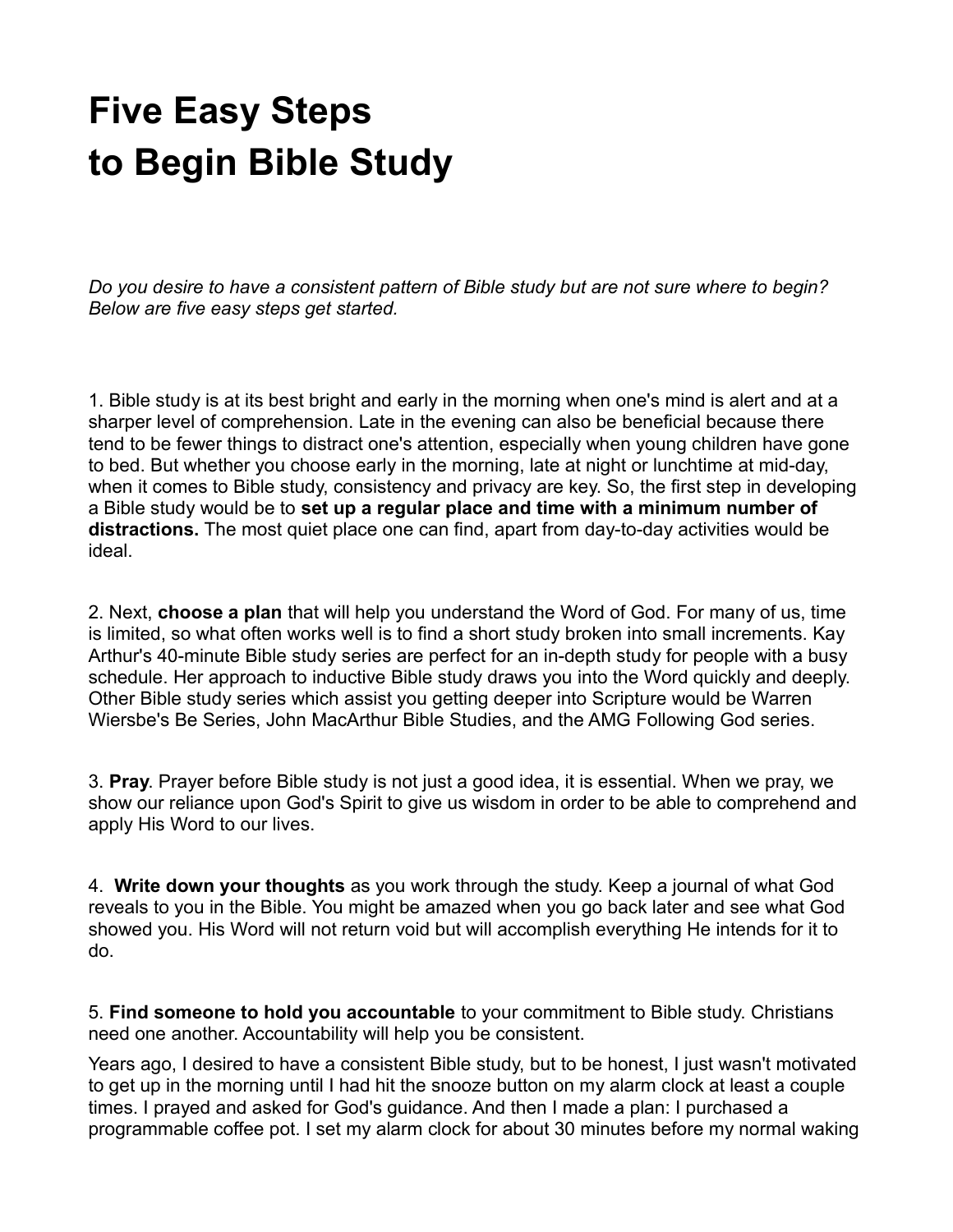time and I went to bed a little earlier. I found my first attempt at this to be somewhat difficult. But after the study, I asked myself? "Was that so hard? " The answer? No! It was actually quite invigorating and encouraging. Thus began a journey I have been on for years. Spending time with the Lord in His Word, early in the morning, is now the best part of my day! His Word re-orients my understanding of the world to interpret every joy, every struggle, every victory in light of God's plan of redemption as He has revealed Himself and His will in His Word. So, before I check my email, before I listen to the radio in my car, or anything else, I listen to what God says in His Word. I testify that this simple discipline has changed my life.

*Let's get started!*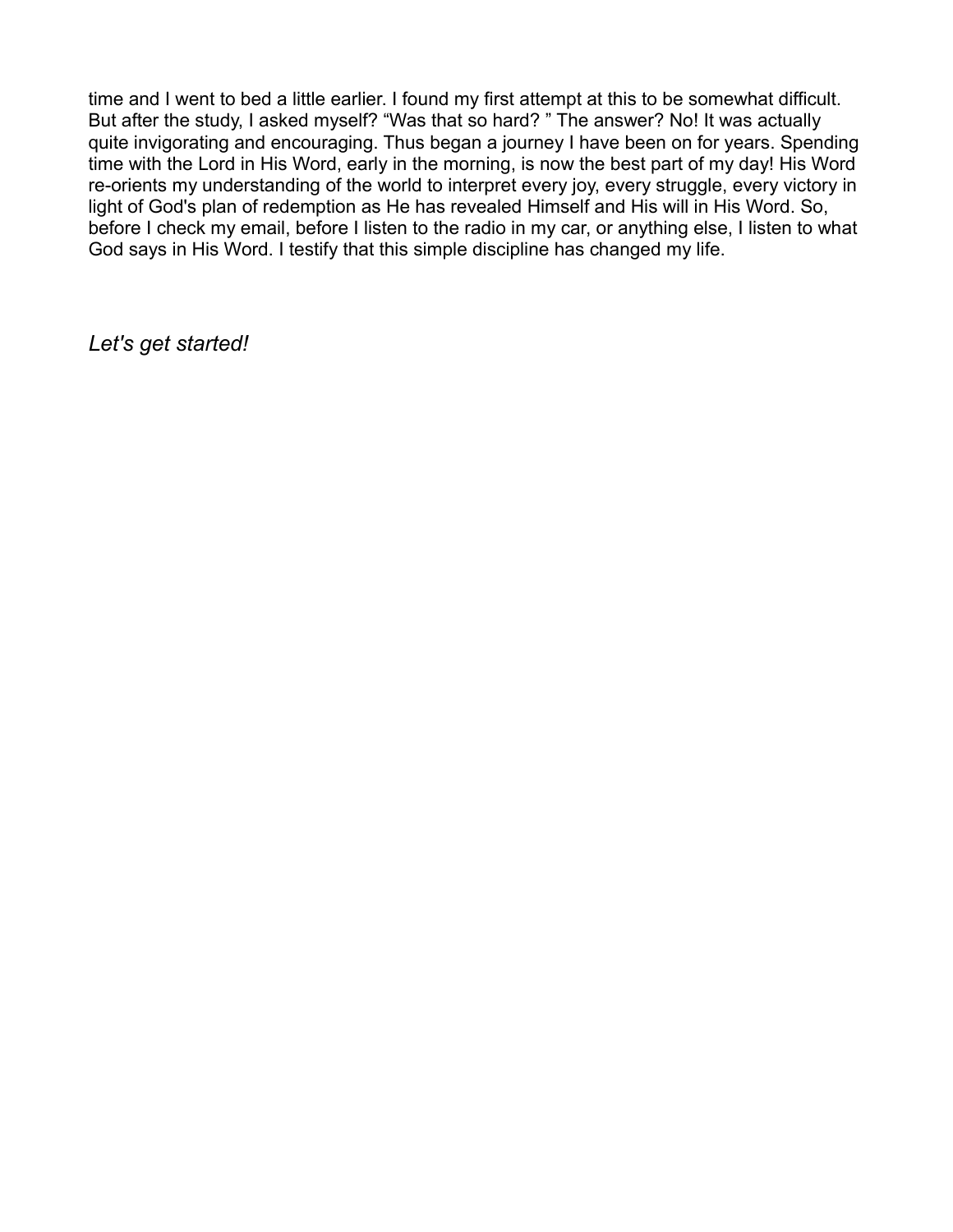### **Bible Study Guide**

#### Old Testament

#### 1. [The Books of Moses](http://www.scripturetruth.com/shop/category.aspx/bible-commentary-penteteuch-old-testament/) (Pentateuch)

a. **Genesis** ("Origins" or "In the Beginning") Both the Old Testament and New Testament ascribe the writing of Genesis to Moses and was written between 1450 B.C. and 1410 B.C. Genesis 1-11 reveals the creation, man's disobedience in the Garden of Eden, the time of Noah, the tower of Babel and God's judgment. Genesis chapters12-50 give the history of God's covenant with Abraham, Isaac, Jacob and his sons until the time of Joseph in Egypt.

b. **Exodus** ("Exiting" or "departure") Moses is identified as the author in Exodus 24:4 and was written between 1450 B.C. and 1425 B.C. Exodus documents Israel's time in Egypt; their oppression; Moses' birth and training; God's deliverance; the crossing of the Red Sea and Egypt's defeat; the Ten Commandments; the construction of the Tabernacle.

c. **Leviticus** ("Matters of the Levites) These are the commandments which the Lord commanded Moses for the children of Israel (Leviticus 27:4) Written between 1450 B.C. and 1410 B.C. Leviticus contains God's instructions to Moses concerning the Tabernacle, offerings, sacrifices and laws for the priests and people of Israel.

d. **Numbers** ("In the Wilderness") Written by Moses between 1450 B.C. and 1410 B.C. This book chronicles Israel's departure from Egypt and their wanderings for 39 years from Sinai to the plains of Moab; their murmurings against God and Moses; their refusal to possess Canaan; God's judgment; Joshua is appointed to replace Moses to lead Israel into the Land.

e. **Deuteronomy** ("Second law giving') Written by Moses in 1410 B.C. excluding the account of Moses death. Moses reviews Israel's wanderings; the Law; the ratification of Israel's covenant; and Moses' final blessing and death.

#### 2. [Early Hebrew History](http://www.scripturetruth.com/shop/category.aspx/historical-books-old-testament-bible-commentary/)

a. **Joshua** The book, written, primarily by Joshua between 1400 B.C. and 1370 B.C., describes the conquest and division of the land of Canaan while showing the faithfulness of God to give Israel the land; the importance of the written law of God: and the holiness of God in judging the sins of the Canaanites.

b. **Judges** The book was written between 1050 B.C. and 1000 B.C. by an unknown author. The events of the book cover Israel's history from about 1380 B.C. to 1050 B.C. that deal from the conquest of Palestine to the beginnings of the monarchy. There are many examples of the principle that obedience to God's law brings peace and disobedience means oppression and death.

c. **Ruth** Written about 1000 B.C. by an unknown author, the book provides an account of the lives of ordinary, though godly people during the time of the judges. Boaz, as the kinsmanredeemer of Ruth serves as a type of Christ. The partial lineage of David, and thus Jesus,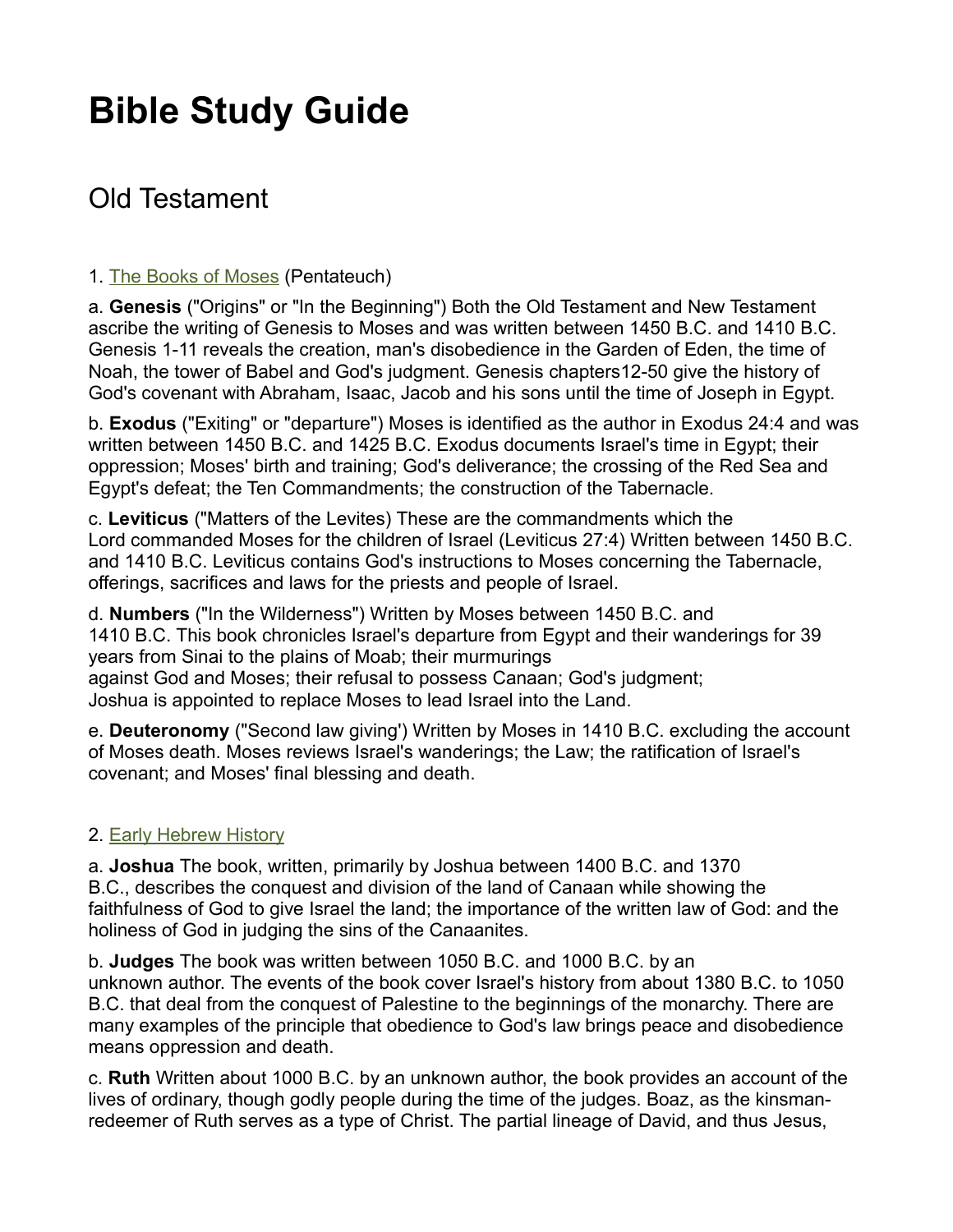show that Gentile blood was in the line of the Savior for all mankind.

d. **I Samuel** Written by Samuel and other authors from 930 B.C. and later. The book covers Samuel from his birth until after the inauguration of Saul, the first king of Israel, and the anointing of David to replace Saul. The wars of Israel with Philistines; Saul's attempts to kill David and God's protection; and the deaths of Saul and Jonathan are told in great detail.

e. **II Samuel** Attributed to Samuel and other authors, from 930 B.C. and later. The history of King David's reign; the making of Jerusalem the political and religious center of the nation; his military victories; his shameful sin with Bath-sheba; and his mistake in numbering the people are all covered.

#### 3. [Later Hebrew History](http://www.scripturetruth.com/shop/category.aspx/historical-books-old-testament-bible-commentary/)

a. **I Kings** Written by Jeremiah about 550 B.C. The history of the kings of Israel and Judah from Solomon to the Babylonian captivity is covered. It includes a description of Solomon's wisdom; the dedication of the Temple; a visit by the Queen of Sheba; and the ministry of Elijah. The success or failure of a king or nation is shown to be dependent upon the measure of allegiance to God's law.

b. **II Kings** The authors and time of writing are the same as I King. II Kings traces the decline of Israel following a succession of wicked kings and their captivity by the Assyrians. Judah's brief history is told, culminating in their captivity by Babylon. The book also records the miracles of Elisha and the revivals under Hezekiah and Josiah.

c. **I Chronicles** ( "The words of the days") Written by Ezra from 450 B.C. to 425 B.C. tracingOld Testament history with a genealogy from Adam to David . The author compiled this book to emphasize the importance of racial and religious purity, the Temple, the priesthood and the Law.

d. **II Chronicles** ("The words of the days") Written by Ezra from 450 B.C. to 425 B.C. The history of the reign of King Solomon (971-931 B.C.) and all the kings of Judah from Rehoboam through Zedekiah. Disobedience to the Mosaic Law was the reason for the Babylonian captivity. Reference to the decree of Cyrus in 539 B.C. which allowed the rebuilding of the Temple

e. **Ezra** This book written by Ezra about 444 B.C. records the fulfillment of God's promise to restore Israel to her land after 70 years of captivity in Babylon with the help of Cyrus, Darius and Artaxerxes as well as Jewish leaders Zerubbabel, Joshua, Haggai, Zechariah and Ezra. Chapters 1-6 describe these events and chapters 7-10 describe Ezra's return to Jerusalem to help bring spiritual revival to the people.

f. **Nehemiah** This book was written between 445 B.C. and 425 B.C. by Nehemiah, cupbearer to King Artaxerxes. It is a record of Nehemiah's journey to Jerusalem and his leadership and organizational skills in getting the walls of Jerusalem rebuilt in 52 days. As governor of Judah he exhibited humility, unselfishness, energy, patriotism and integrity.

g. **Esther** The author is unknown but evidently was Jewish and it was written about 465 B.C. during the reign of King Xerxes. The main characters are Esther, Mordecai, Haman and King Xerxes. The message concerns the danger to God's people, the decision of God's servant and the deliverance of God's people.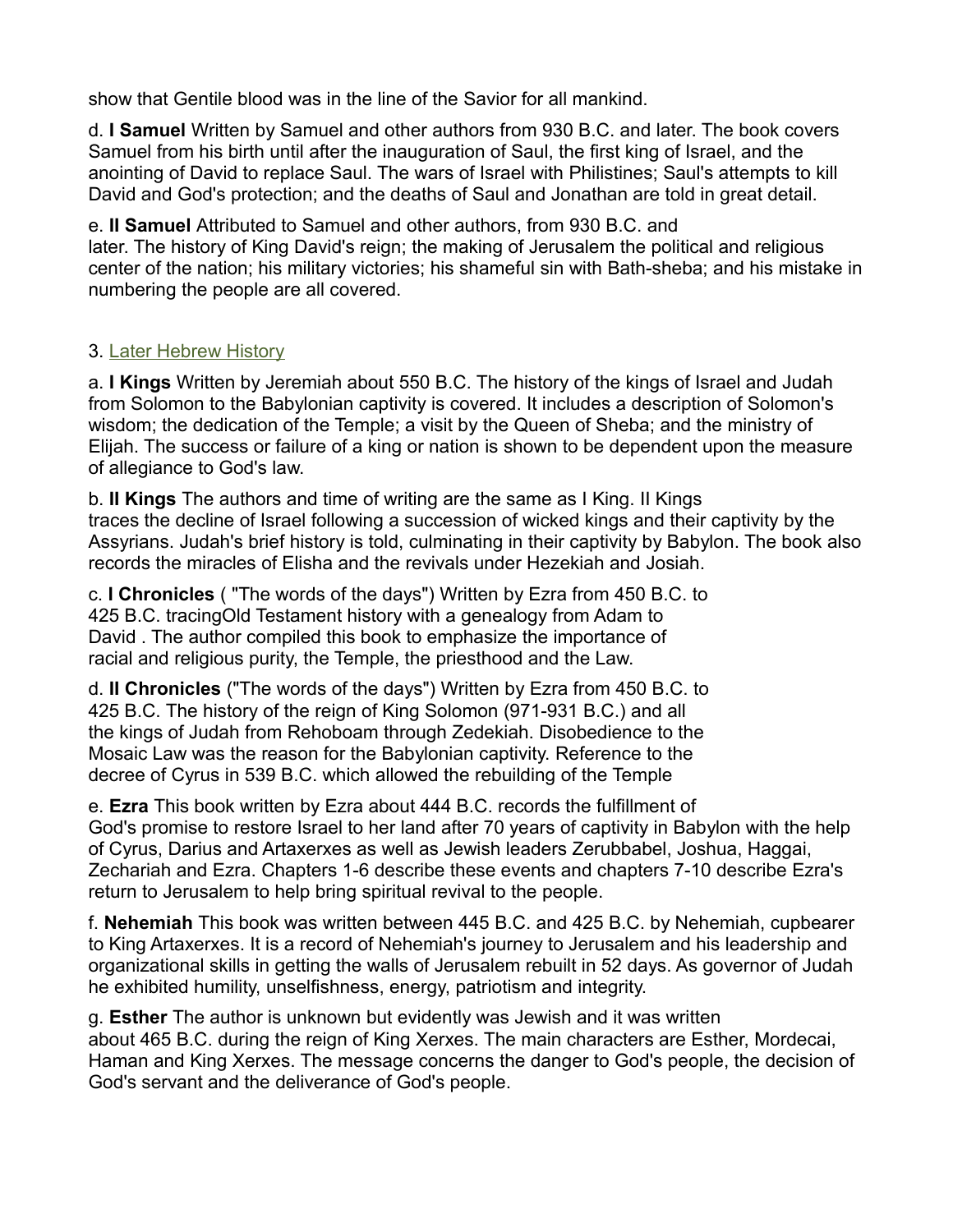#### 4. [The Wisdom Books](http://www.scripturetruth.com/shop/category.aspx/bible-commentary-poetry-wisdom-old-testament/)

a. **Job** The date and authorship of Job is uncertain. Suggestions include Job himself, Elihu, Moses and Solomon . The book wrestles with the age-old question: Why do the righteous suffer, if God is a God of love and mercy? The book chronicles Job's difficult circumstances, his dialogue with his friends,and his deliverance, blessing and refusal to curse God.

b. **Psalms** ("The Book of Praises") The majority of the Psalms were written during the reigns of David and Solomon during the 10th Century B.C. David is listed as the author of (73), with others written by Solomon (2), the sons of Korah (12), Asaph (12), Heman (1), Ethan (1) and Moses (1). Psalms fall into the following categories: (1) lament or petition (2 ) thanksgiving or praise (3) trust in God (4) concerning Jerusalem (5) wisdom.

c. **Proverbs** (A comparison) Written by Solomon and other between 950 B.C. and 700 B.C. The theme of the book is wisdom for godly living and includes instructions for almost all aspects of human responses concerning people, habits, attitudes, the family, life and death.

d. **Ecclesiastes** (Preacher) Solomon is considered to be the author of this book written about 935 B.C. The message can be stated in the form of three propositions: (1) life's seemingly aimless cycles (2) life is to be enjoyed as a gift from God (3) the wise man will live his life in obedience to God

e. **Song of Solomon** Written by Solomon about 965 B.C. This lyric poem describes Solomon's love, courtship and marriage to a Shulamite girl.

#### 5. [The Major Prophets](http://www.scripturetruth.com/shop/category.aspx/bible-commentary-prophets-old-testament/)

a. **Isaiah** The authorship of this book is credited to Isaiah between 740 B.C and 680 B.C. The message of Isaiah deals with the denunciation of Judah, Israel and the nations for their sins; the coming of Messiah; the judgments of God on Judah, Israel and the nations; the greatness of God, salvation; God's program for peace; and the restoration of Israel.

b. **Jeremiah** Jeremiah wrote this book between 627 B.C. and 585 B.C. Often called the "weeping prophet", Jeremiah's message warned the people of Judah, Judah's kings and false prophets of God's judgment because of their sins and disobedience. He also warned the surrounding nations of God's coming judgment on them.

c. **Lamentations** ("To cry loud") Jewish tradition attributes the writing of Lamentations in about 586 B.C., during the Babylonian siege of Jerusalem to Jeremiah. It consists of five poems that show (1) the desolation of Jerusalem (2) the destruction of Jerusalem (3) the distraught prophet (4) the defeated people of Jerusalem (5) the prayer for the people

d. **Ezekiel** Ezekiel is credited with writing this book between 592 B.C. and 570 B.C. during his ministry to the exiles in Babylon. His prophesies included judgment against Judah, Jerusalem and the foreign nations; Israel's restoration; and Israel in the Millennial Kingdom

e. **Daniel** This book was written by Daniel in 537 B.C. This book records the faithfulness of Daniel and his friends to God during their captivity in Babylon. Also contained are important prophecies concerning the Gentile nations and their empires; the 70 weeks of years; and the Antichrist.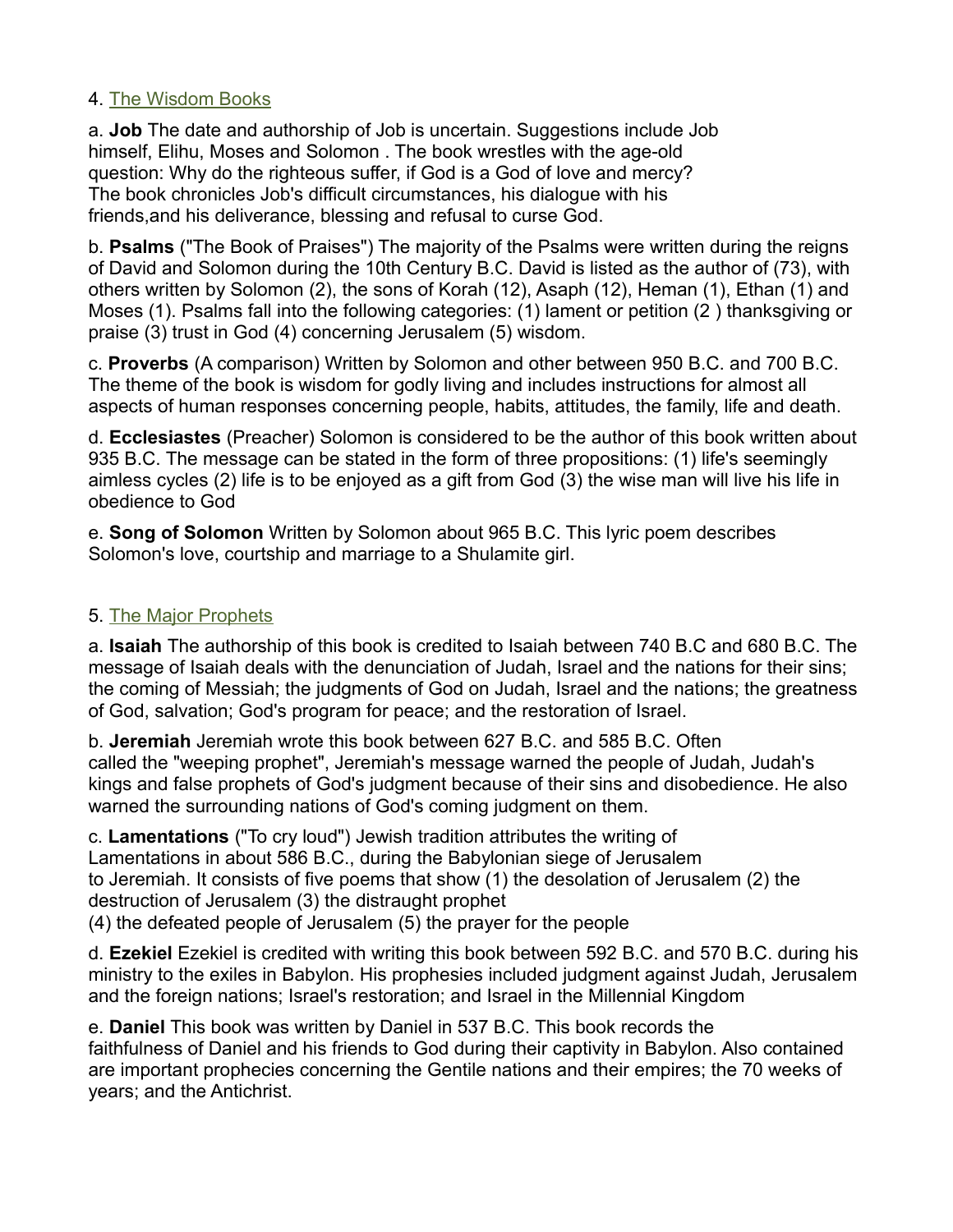#### 6. [The Minor Prophets](http://www.scripturetruth.com/shop/category.aspx/minor-prophets-bible-commentary-old-testament/)

a. **Hosea** Hosea authored this book in 710 B.C. while experiencing marriage to an unfaithful wife. God instructed Hosea to warn Israel about her unfaithfulness because of the sins of the people; the certain judgment; and God's loyal love that offered restoration following their repentance.

b. **Joel** This prophecy was written by Joel in 835 B.C. because of the effects of a severe drought and an invasion of locusts which Joel saw as a punishment for the sins of the people. Joel compared it to The Day of the Lord, which is the major theme of this prophecy and involves God's special intervention in the affairs of human history.

c. **Amos** Amos wrote this book in 755 B.C. warning Israel and the heathen nations of God's judgment because of their pagan worship and social evils. He used sermons and visions to show how God would judge them.

d. **Obadiah** The date of this vision of Obadiah is 841 B.C. or 586 B.C. depending upon with which battle of Jerusalem the Edomites were associated. The prophet Obadiah announced the doom of Edom, the denunciation of Edom and the destruction of Edom because of their treatment of Israel.

e. **Jonah** This book written by Jonah about 760 B.C. is an account of God's call for Jonah to preach to Nineveh, his disobedience, his punishment, his deliverance, his obedience, his message and the response of Nineveh. There are a number of miracles recorded in this book.

f. **Micah** Micah's message to Judah written about 700 B.C. warned the people of God's judgment on their leaders, the false prophets and Jerusalem. He also prophesied concerning the Coming King and His deliverance of Israel.

g. **Nahum** This prophecy written by Nahum between 663 B.C. and 612 B.C. told of God's attributes, His anger and His judgment on Nineveh because they had turned their backs on God following the ministry of Jonah and had reverted to their cruel and heathen practices.

h. **Habakkuk** Habakkuk prophesied just before Nebuchadnezzar first invaded Judah. He questioned why God allowed wicked practices continue in Judah and why God will use wicked people to punish Judah. He praised God for who He is, for His power and His purpose, because he had faith in God.

i. **Zephaniah** Zephaniah's prophecy took place about 625 B.C. as foretold the judgment of Judah, called Judah to repentance, pronounced God's judgment on the Gentile nations and future blessings for Jews and Gentiles during the Millennium.

j. **Haggai** Haggai was the first prophet to be heard after the Babylonian Exile. In 520 B.C. He had a four fold call: (1) To complete the Temple (2) To take courage in the Lord (3) To live a clean life (4) To have confidence in the future.

k. **Zechariah** This prophecy written by Zechariah between 520-518 B.C. is a book of consolation and hope. There is a call to repentance; Zechariah's prophetic visions of the Messiah's coming, His rejection, and the return and and reign of Christ.

l. **Malachi** Between 450 B.C. and 400 B.C. Malachi used a series of questions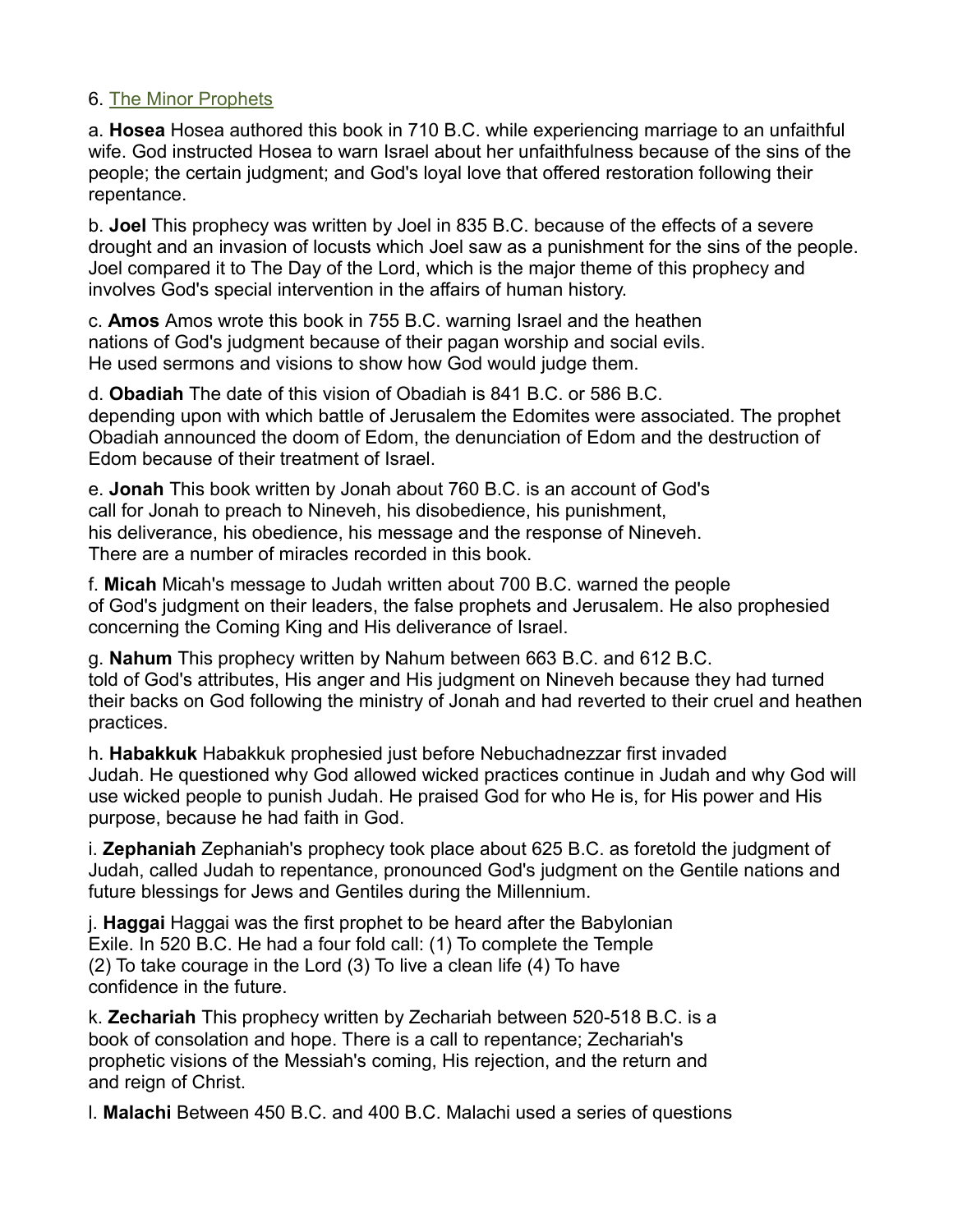and answers to show the people God's love for Israel, their backslidden condition and the nature of God's judgment. He called the people to repentance and true worship of God.

#### New Testament

#### 1. [The Gospels](http://www.scripturetruth.com/shop/category.aspx/gospels-acts-bible-commentary/)

a. **Matthew** Written by Matthew, a tax collector, also known as Levi between 50 A.D. and 69 A.D. to answer questions the Jews had about Jesus of Nazareth who claimed to be their Messiah. This book contains Jesus' genealogy, His birth, ministry, miracles, sermons, presentation of Himself as the Son of God, His death, burial, resurrection and commissioning of His disciples. The theme of this gospel is Christ the King.

b. **Mark** Written by John Mark, for Gentile readers in general and Roman readers in particular. The theme of this gospel is "Christ the Servant" and His service, sacrifice and success from the time of John the Baptist until His ascension to heaven following His resurrection. Written between 50 A.D. and 69 A.D.

c. **Luke** The author is Luke, the physician, close friend and companion of Paul. He was not an eyewitness of the life of Jesus but consulted with the eyewitnesses and arranged the information under the guidance of the Holy Spirit about 60 A.D. Luke's theme is "Christ the Son of Man" and narrates many of the events from the announcement of His birth through His Ascension.

d. **John** The writer of this gospel is identified as "the disciple whom Jesus loved" and is more than likely John the son of Zebedee. The theme of this gospel is "Christ the Son of God" and is seen in the titles give Him: The Word was God; the Lamb of God; the Messiah; the Son of God; the King of Israel; the Savior of the world: Lord and...God Written 85-90 A.D.

2. **The Acts of the Apostles** This account written by Luke about 61 A.D. gives a record of the spread of Christianity from the giving of the Holy Spirit on the Day of Pentecost until Paul's arrival in Rome to preach the gospel, a period of about 30 years. Chapters 1-12 concern the ministry of Peter, Stephen, Philip, Barnabas, and James. Chapters 12-28 present Paul's conversion, call to preach the gospel to the Gentiles and his missionary journeys.

#### 3. [The Pauline Epistles](http://www.scripturetruth.com/shop/category.aspx/bible-commentary-pauline-epistles-apostle-paul-writes-to-churches/)

a. **Romans** Paul wrote this letter about 57-58 A.D. to the church in Rome to help prepare the way for his ministry there. The main theme of the letter is doctrine of justification by faith. Other Christian doctrines are discussed: natural revelation, universality of sin, spiritual gifts and respect for government.

b. **I Corinthians** Written by Paul to the church in Corinth about 55 A.D. to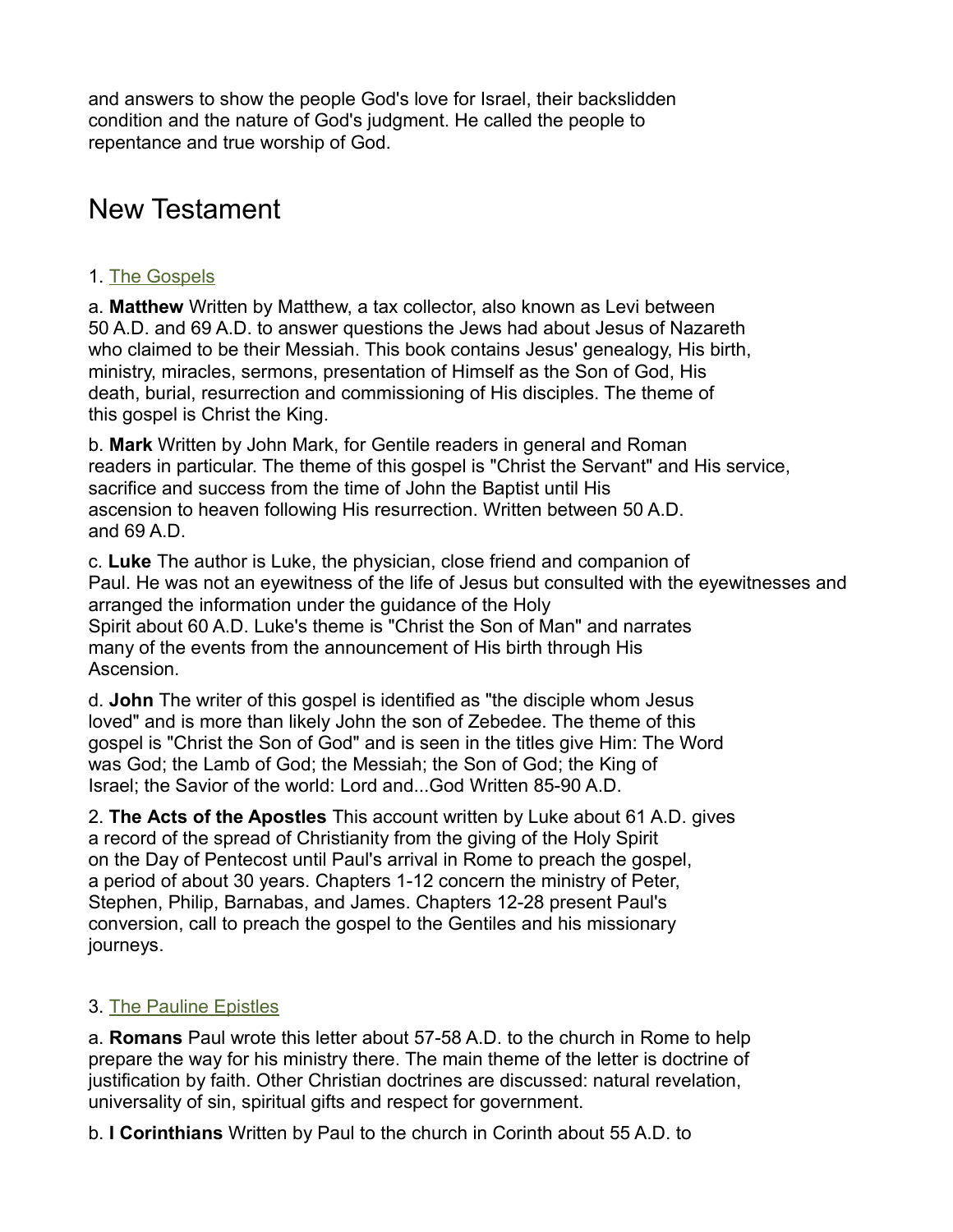confront problems faced by the people. He gave instructions on how to deal with divisions in the church, immorality, and questions concerning marriage, worship, food, the resurrection, love, spiritual gifts, the Lord's supper and the Holy Spirit.

c. **II Corinthians** Paul's second letter to the church in Corinth was written about 56 A.D. following his visit to Corinth to help resolve the problems addressed in I Corinthians. The purpose of this letter was to express Paul's joy for their response to his ministry, remind them of their commitment to the offering for the Christians in Judea and to defend his apostolic authority.

d. **Galatians** Paul wrote this epistle in either 49 A.D. or 55 A.D. to the churches in Galatia. Justification by faith is defended, explained and applied in this portion of Scripture. Paul also recounts his three years in Arabia, his correction of Peter, the law as a tutor and the fruit of the Spirit.

e. **Ephesians** Paul wrote this epistle, while in prison, to the church in Ephesus in 61 A.D. to strengthen the faith of the Christians concerning God's eternal purpose: to establish and complete His body, the Church. The importance of using the whole armor of God to stand against the attacks of Satan is emphasized.

f. **Philippians** In this letter written in 61 A.D. from prison, Paul warns the believers in Philippi against rivalries and personal ambition, the teaching of the Judaizers, perfectionism, and enemies of the cross of Christ. Paul also emphasizes the importance of prayer in the life of the believer.

g. **Colossians** Paul wrote this epistle to the church at Colossae in 61 A.D. to rebuke those involved with false teaching fusing of Jewish legalism, Greek philosophy, and Oriental mysticism with salvation by faith in Jesus Christ.

h. **I Thessalonians** Paul wrote this letter in 51 A.D. to the church at Thessalonica to express his thankfulness, to defend himself against slander of his ministry. He encouraged new converts to stand against persecution, answered questions about what happens to Christians who die before Christ's return and discussed problems in the life of the church.

i. **II Thessalonians** Paul wrote this epistle in 51 A.D. shortly after I Thessalonians to correct a misunderstanding of his teaching concerning the coming of the Day of the Lord.

j. I Timothy Paul wrote this epistle to Timothy sometime between 63 and 66 A.D. with instructions concerning doctrine, worship, leaders, dangers and various duties involved with his ministry.

k. **II Timothy** Paul's second letter to Timothy in 67 A.D. encouraged Timothy to Endure hardship as a "good soldier of Christ'. He spoke of the Call, Character, Caution, Charge and Comfort of the Soldier of Christ.

l. **Titus** Paul wrote this epistle to Titus between 63 and 66 A.D. when Titus was in Crete supervising the churches in that area. Topics discussed include qualifications for elders, instructions to various age groups, and the relation of regeneration to human works and to the Holy Spirit.

m. **Philemon** Paul wrote this letter to Philemon to help restore his relationship to his servant Onesimus, who had stolen from his master, run away to Rome, and been converted to Christ under Paul's ministry. The letter also gave instructions to other Christian masters in the relationships to their slave-brothers.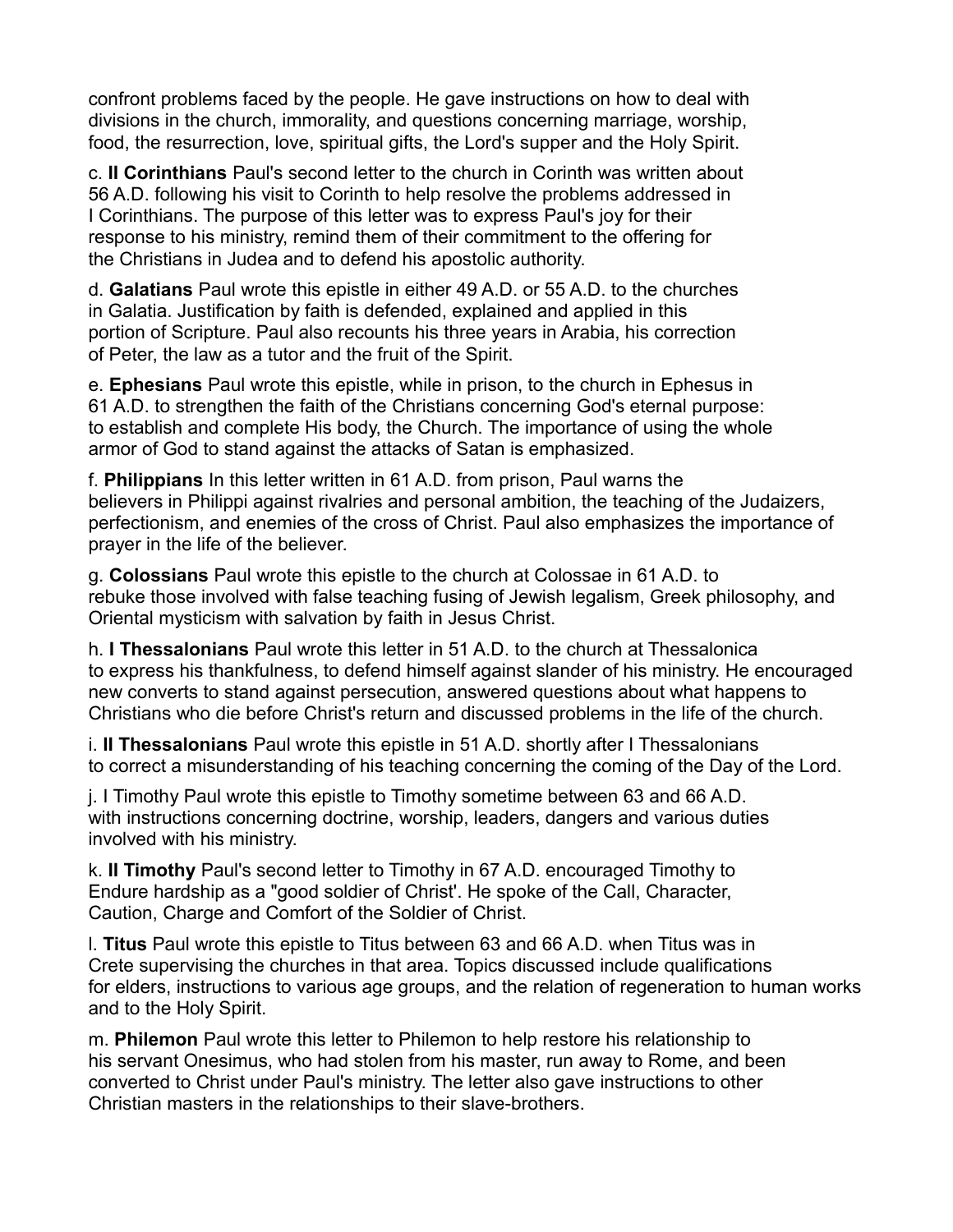#### 4. [The General Epistles](http://www.scripturetruth.com/shop/category.aspx/general-epistles-bible-commentary/)

a. **Hebrews** The author of this epistle, written between 64 and 68 A.D. is uncertain. The epistle was an exhortation to Jewish Christians not to abandon their faith in Christ and return to Judaism as they considered the superiority of the Person, Priesthood and Power of Christ in their lives.

b. **James** More than likely this epistle was written by James, the half- brother of Jesus, between 45 and 50 A.D. to believers everywhere. The book is concerned with the practical aspects of Christian conduct regarding faith and works, the use of the tongue and prayer for the sick.

c. **I Peter** Written in 63-64 A.D. by Peter to Christians scattered throughout the. world. The theme of the book is "the true grace of God" and is demonstrated in the security, sobriety, submission, suffering and service of the followers of Christ.

d**. II Peter** Peter wrote this epistle in 66 A.D. most likely from Rome to remind of believers of the truth of Christianity as opposed to the heresies of false teachers. Important passages cover the Transfiguration, the inspiration of Scripture, and the certainty of the second coming of Christ.

e. **I John** Written in 90 A.D. by the apostle John to show his concern for the spiritual welfare of his "little children" and the necessity of fellowship and its conditions, conduct, characteristics, cautions and consequences.

f. **II John** John wrote this letter to the "elect lady", either an individual Christian and her family or a particular church, to encourage walking in the truth, loving one another and opposing false teachers.

g. **III John** John wrote this personal letter to Gaius in 90 A.D. to commend him for his hospitality and address the problem regarding the treatment of traveling teachers and the refusal of some persons in the church to receive them.

h. **Jude** This epistle was written between 70 and 80 A.D. by Jude, the halfbrother of Jesus to defend the apostolic faith against false teachings that were arising in the churches. Jude exhorts his readers to "earnestly contend for the faith.

#### 5. [The Book of Revelation](http://www.scripturetruth.com/shop/category.aspx/revelation-bible-commentary-new-testament/)

**Revelation** Written by John 90 A.D and later. John tells of his

vision and the message for the seven churches and prophecies concerning the Tribulation period, the judgments, wars, the Antichrist, the false prophet, the second coming of Christ, the advent of Christ, Armageddon, the binding of Satan, the Millennial reign of Christ, sinners rebellion and judgment, and the New Jerusalem.